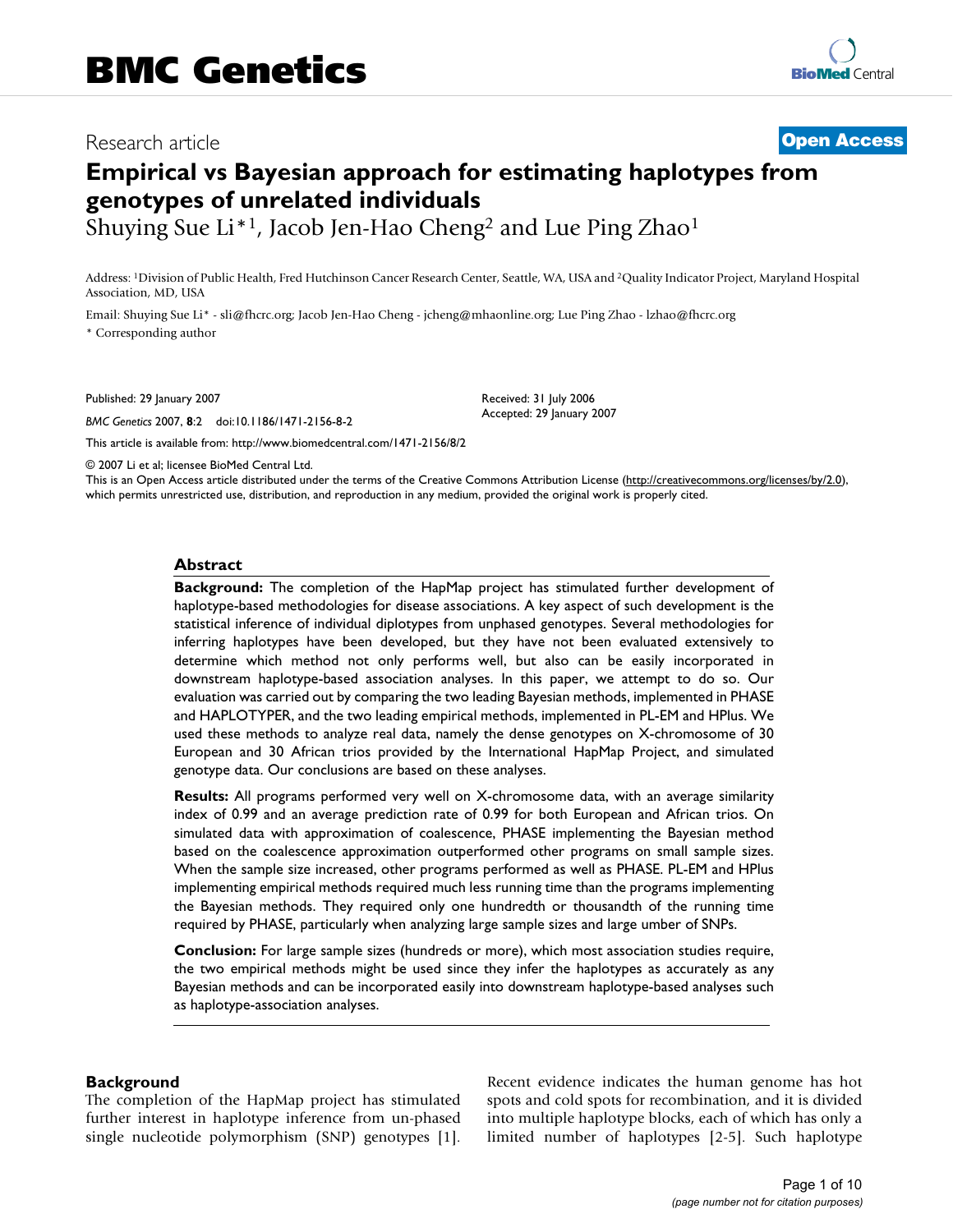block structure in the human genome suggests that haplotype-based methods may play an important role in genetic association studies [6,7]. Haplotypes can be generated experimentally by dissecting out single chromosomes and inserting the entire chromosome into a yeast artificial chromosome [8] or by using rodent-human hybrid techniques to physically separate two chromosomes [5]. However, both technologies are experimentally challenging and cost prohibitive for use in population research at this time. The most commonly used technologies generate unphased SNP genotypes. One way to resolve individual haplotypes is via family data, which is expensive to collect [9]. Another option is to resolve individual haplotypes statistically. Clark's heuristic algorithm is probably among the first statistical methods for inferring haplotypes from genotypes of unrelated individuals [10].

Many maximum likelihood methods have been developed, and almost all share the same scientific objectives and likelihood framework. The fundamental difference among these methods is a prior assumption for the distribution of haplotypes: methods with prior assumption for distribution of haplotypes are referred to as Bayesian methods, and the methods without any prior assumption are called empirical methods.

Estimation-maximization (EM) algorithm, a maximum likelihood method, was first introduced to infer haplotypes from unrelated individuals [11-13], but those earlier works were computationally demanding when processing large number of SNPs. More recently Qin et al. [14] discussed a new strategy for estimating haplotype frequencies using the EM algorithm, which largely improved performance, especially when analyzing data with large numbers of SNPs. Li et al. [15] have applied the estimating equation (EE) technique and further improved the statistical and computational efficiency in the estimation of haplotype frequencies and their standard errors. Both EM and EE methods are empirical methods.

Stephens et al. were probably among the first groups to propose a model-based Bayesian method [16] under the assumption of coalescence of haplotypes. Later it was modified to improve statistical and computational efficiency [17,18]. Niu et al. [19] took a Bayesian approach but chose a Dirichlet distribution for haplotypes as their prior, and published a computational algorithm to handle a large number of SNPs, which was referred to as partition-ligation (PL).

Which method performs the best? Several papers have attempted to address this question and their conclusions are not without controversy [14,19-22]. These papers compared the performances of haplotyping methods based on a limited number of available haplotype data

sets and some simulated data. Recently, Marroni et al. [23] used genotype data provided by Illumina and Affymetrix for Genetic Analysis Workshop 14. The data include genotypes of 104 mother-son pairs with Caucasian ancestry on 313 SNPs of the X-chromosome. Because males have only one copy of the X-chromosome, mother haplotypes can be resolved from their sons' genotypes. Instead of evaluating the performances of the methods for analyzing SNPs within haplotype blocks, Marroni et al. investigated the 14 series of unphased genotypes of 5 or 10 SNPs with different values of linkage disequilibrium (LD). In this paper, we used the dense genotypes on the X-chromosome of 30 European and 30 African trios provided by the International HapMap project. The X-chromosome was chosen because mother haplotypes can be unambiguously resolved from the genotypes of trios. Resolved haplotypes were divided into blocks using the Haploview program [24], providing abundant haplotype data sets. Among the identified haplotype blocks, we randomly selected 500 blocks to evaluate haplotyping method performances. To evaluate the performances of haplotype methods on the data with larger sample sizes, we conducted some simulation studies under different scenarios. In our first set of simulations, we generated haplotypes based on real data on the X-chromosome. In our second set of simulations, we generated haplotypes using Hudson's coalescent program [25] to investigate how much efficiency is gained by assuming coalescence prior in PHASE compared to empirical methods without assuming a prior. Programs used for comparisons are PHASE (version 2.1) [26] for the model-based Bayesian method [20], HAPLOTYPER [27] for the empirical Bayesian method [19], PL-EM [28] for the EM method [14], and HPlus [29] for the EE method [15]. Because the accurate estimation of haplotype frequencies and inference of individual haplotypes are both critical in assessing haplotype association with disease phenotypes [30-34], our comparisons focus on evaluating method performance from these two angles.

# **Methods**

### *HapMap Trio Data*

We used X-chromosome genotype data of 30 European and 30 African trios from the HapMap project [1]. With trio data, mother haplotypes can be resolved unambiguously from her offspring's and the father of her offspring's genotype data. The mother's two chromosomes are separated at each locus as transmitted or not transmitted to her child. If the child is male, the child's X-chromosome is transmitted from his mother, therefore mother's allele that matches the child's allele is the transmitted allele. If the child is female, one chromosome is from her mother and the other is from her father. Using the father's allele on the X-chromosome, we can deduce which allele is transmitted from the mother. Hence, 30 mother haplo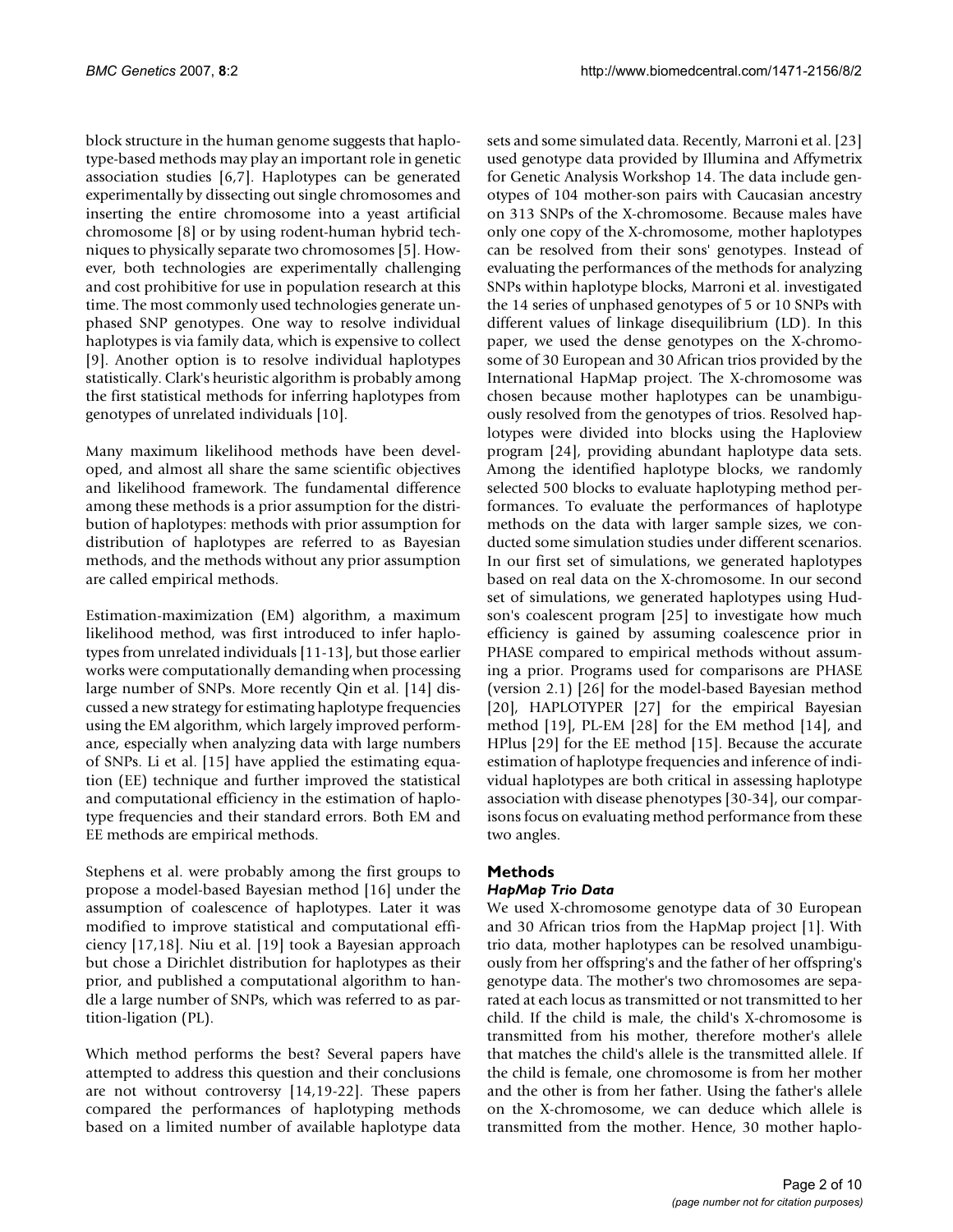type pairs are determined by sorting out transmitted alleles from untransmitted alleles, and these sixty  $(= 30 \times 2)$ represent the true haplotypes, which are not readily obtainable for any autosome chromosomes.

Applying this procedure to the HapMap Phase II data (July 2005 release), we obtained phase-resolved X-chromosome SNP data. We further divided these SNPs into haplotype blocks using Haploview software [24], by specifying for the method described in [35], the parameters of confidence interval minima 0.8 and 0.5 for strong LD, upper confidence interval maximum 0.6 for strong recombination, the fraction of strong LD in informative comparisons to be at least 0.95, and excluding the SNPs with MAF less than 0.05. We chose the parameters to be less stringent than default values to get larger blocks that are still in high LD. The block identification was done separately for European and African mother haplotypes. Within each population, we randomly chose 500 haplotype blocks to compare haplotyping methods. Among the 500 European mother haplotype blocks, the number of SNPs ranges from 2 to 195 with mean of 13 and median of 7. Among the 500 African mother haplotype blocks, the number of SNPs ranges from 2 to 33 with mean of 5 and median of 3. It had been shown that African populations have shorter haplotype blocks than European populations [1].

### *Notations*

Consider a sample of *n* unrelated individuals from a study population. From each individual, we observe *q* SNP-genotypes on a specific region in the genome. Let  $g_i = (g_{i1}, \ldots, g_{i1})$ *giq*) denote the *q*SNP-genotypes for the *i*th individual. When genotype  $g_{ii}$  is heterozygous, the phase (parental origin of the two alleles) becomes ambiguous and has two solutions denoted by  $p_{ij}$ . Let  $p_i = (p_{i1}, ..., p_{iq})$  denote the phase of  $g_i$ . Given phase  $p_i$ , genotype  $g_i$  uniquely determines a diplotype (a pair of compatible haplotypes), *Hi* =  $(H_{i1}, H_{i2})$ , i.e.  $g_i | p_i = (H_{i1}, H_{i2})$ . Therefore, for a genotype with *m* heterozygous loci, there are 2<sup>*m*-1</sup>possible resolutions for phase and diplotypes. Let  $\theta = (\theta_1, \theta_2, ..., \theta_T)$ denote population haplotype frequencies where *T* is the total number of haplotypes.  $\overline{a}$ ۔<br>.

All methods compared in this paper use the maximum likelihood approach or its variation. They all shared the same likelihood function of haplotype frequency  $\theta_{\rm c} = (\theta_{\rm 1}, \theta_{\rm 2})$  $\theta_2$ , ...,  $\theta_T$ ), which can be written as

$$
L(\underline{\theta}) = \prod_{i=1}^{n} f(g_i | \underline{\theta}) = \prod_{i=1}^{n} \sum_{\underline{p}_i} f(g_i | \underline{p}_i, \underline{\theta}) f(\underline{p}_i) = \prod_{i=1}^{n} \sum_{\underline{p}_i} f(H_{i1} | \underline{\theta}) f(H_{i2} | \underline{\theta}) f(\underline{p}_i),
$$
 [1]

where  $f(H_{ij} | \mathcal{Q})$  is the probability of haplotype  $H_{ij}$  given the population's haplotype frequencies;  $f(p_i)$  is the prior probability of phase.  $\ddot{\phantom{0}}$ 

### *Empirical Methods*

The estimation-maximization (EM) algorithm was used to obtain maximum likelihood estimates of haplotype frequencies,  $\theta$  [11]. To avoid trapping in a local maximum, the programs implementing EM algorithm require multiple initial values to ensure the global maximum. Excoffier and Slatkin [11] used bootstrapping to estimate standard errors of estimates of haplotype frequencies, and implemented the method in ARLEQIN. Qin et al. [14] implemented Louis' method [36] and implemented the method in PL-EM. Applying estimation equation technique, Li et al. [15] efficiently estimated the haplotype frequencies and their standard errors and implemented the method in HPlus.  $\tilde{ }$ 

### *Bayesian methods*

Different from the empirical approaches described above, the model-based Bayesian method [16] further assumes that haplotypes are coalescent so future-sampled individual haplotypes  $H_i$  is assumed to be more similar to the previously sampled haplotypes, *H*-*i* [37]. This Bayesian method was implemented in PHASE software program. Another Bayesian method [19] assumes that prior distribution of haplotype frequency  $\theta$  follows a Dirichlet distribution with hyperparameter  $\beta = (\beta_1, ..., \beta_T, \text{Using})$ Gibbs sampling algorithm, Niu et al. sampled a pair of compatible haplotypes for each individual and estimate the haplotype frequencies, and this method was implemented in HAPLOTYPER.  $\ddot{\phantom{0}}$ 

### *Comparison Measurements*

Accurately estimating haplotype frequencies and inferring individual haplotypes are both critical in assessing haplotype association with disease phenotypes [30-34]. Here we consider two measures to evaluate the accuracy of haplotype frequency estimates and the inferred individual haplotypes. The first measure is the similarity index [11]

defined as 
$$
I(\theta; \theta) = 1 - 0.5 \sum_{j=1}^{T} |\theta_j - \theta_j|
$$
, where  $\theta_j$  and  $\hat{\theta}_j$  are

the true and the estimated frequency of the *j*th haplotype, to measure the overall similarity between the estimated and the sample haplotype frequencies and the value of the similarity index ranges from zero to one. The second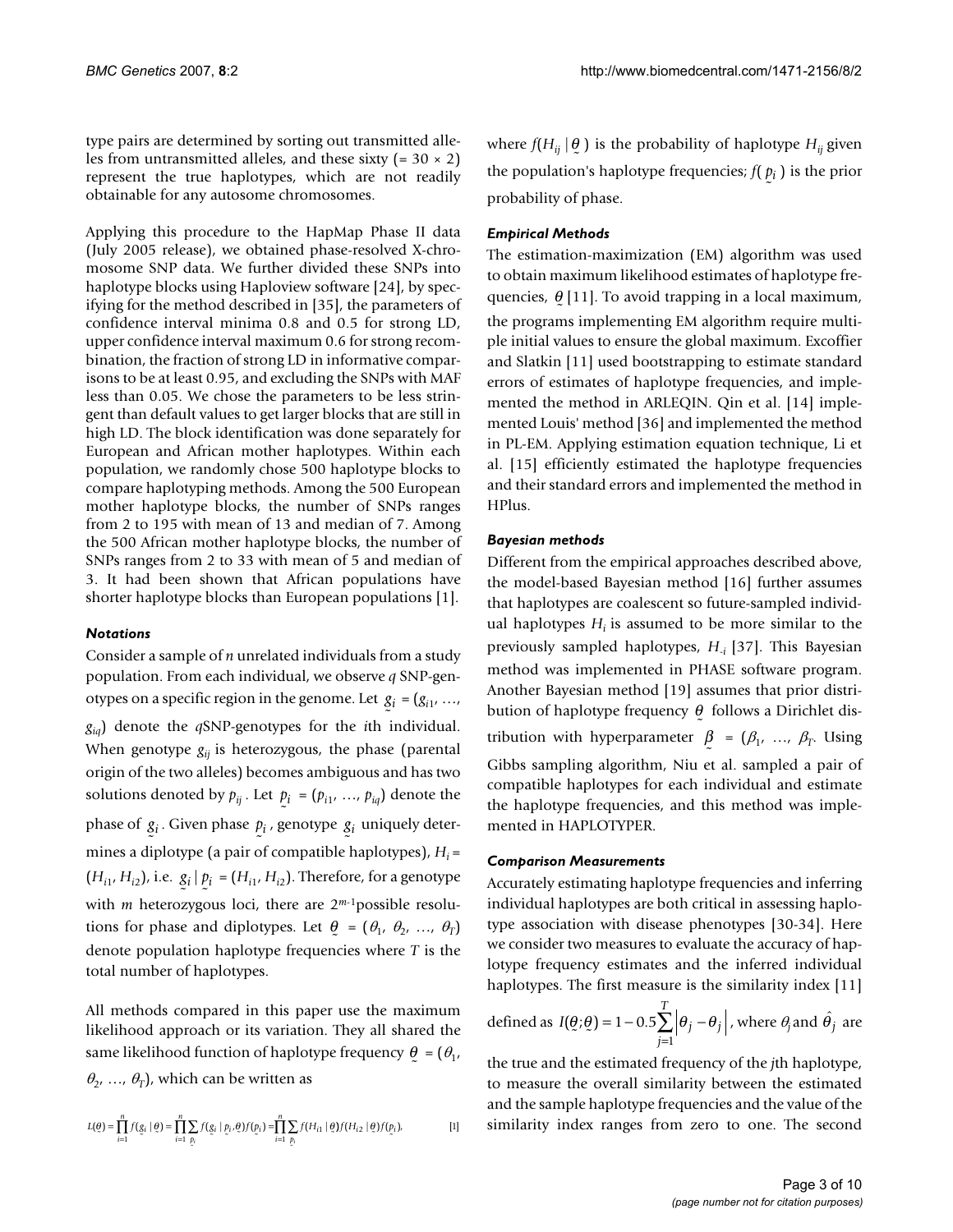measure is the prediction rate that measures the percent of correct predictions for all haplotypes from their genotypes compared to the sampled haplotypes. Since HAPLOTY-PER gives only one pair of compatible haplotypes for each individual, we calculated the prediction rate based on the best prediction for each individual. The prediction rate weighted by the posterior probability of a pair of inferred haplotypes was also used to evaluate other programs. The results are similar between the two prediction rates. Running time is recorded to measure the computational efficiency of the implemented algorithms. All computer programs were run under their default or recommended settings on computer with a dual Pentium III 800 MHz with 2 GB RAM.

#### **Results**

#### *Genotype data on the X-chromosome from the International HapMap project*

All four programs inferred haplotypes with high accuracy from the genotypes on the X-chromosome in the 500 selected European haplotype blocks, but HAPLOTYPER failed to resolve any results in 18 blocks and PHASE performed poorly in one of the haplotype blocks with similarity index of 0.29 and prediction rate of 0.28. The mean similarity index and the mean prediction rate are 0.99 and the medians are 1.0 for all programs (Table 1). The standard deviation of the similarity index is 0.029, 0.024, 0.040, and 0.24 and the range is (0.73, 1.0), (0.83, 1.0), (0.29, 1.0), and (0.73, 1.0) for PL-EM, HPlus, PHASE, and HAPLOTYPER, respectively. The standard deviation of the prediction rate is 0.029, 0.025, 0.040, and 0.25, respectively, and the range is (0.73, 1.0), (0.83, 1.0), (0.28, 1.0),

and (0.73, 1.0) for PL-EM, HPlus, PHASE, and HAPLOTY-PER, respectively. The running time is 98, 20, 9935, and 422 seconds for PL-EM, HPlus, PHASE, and HAPLOTY-PER, respectively.

All four programs performed similarly on the 500 African haplotype blocks as they did on the 500 European haplotype blocks (Table 2), except that HAPLOTYPER failed to converge in 2 blocks. Since African populations have shorter blocks than European populations, all programs required less running time; PL-EM, HPlus, PHASE, and HAPLOTYPER took 15, 7, 1174, and 37 seconds, respectively.

In general, the performances of all programs are affected by the percentage of heterozygous individuals, since heterozygosis at multiple loci indicates the uncertainty of individual haplotypes. To investigate the impact of this factor, we examined its relationship with similarity index and prediction rate in analyzing the 500 European haplotype blocks (Figure 1). It appears that all programs tended to perform better for the data with a lower percentage of uncertainty. Even with high percentage of uncertainty in the genotype data, all programs still performed with high accuracy. The other impact factor is the LD of SNPs in the blocks that had been investigated in recent paper [23]. Figure 2 shows the relation between performances with the LD of haplotype blocks. Since our focus is to evaluate program performance on haplotype blocks, SNPs are in high LD within blocks. With high LD, all programs perform well, except PHASE, which had a poor performance on one block. Multi-locus LD is measured using the formulation derived in the paper [38].

| <b>Performances</b>             |              | <b>Empirical Method</b> | <b>Bayesian Method</b> |                    |  |  |
|---------------------------------|--------------|-------------------------|------------------------|--------------------|--|--|
|                                 | <b>PL-EM</b> | <b>HPlus</b>            | <b>PHASE</b>           | <b>HAPLOTYPER*</b> |  |  |
| <b>Similarity Index</b>         |              |                         |                        |                    |  |  |
| Mean                            | 0.989        | 0.990                   | 0.986                  | 0.991              |  |  |
| Median                          | 1.0<br>0.029 | 1.0                     | 1.0                    | 1.0                |  |  |
| Standard deviation              |              | 0.024                   | 0.040                  | 0.024              |  |  |
| Range                           | (0.733, 1.0) | (0.833, 1.0)            | (0.292, 1.0)           | (0.733, 1.0)       |  |  |
| <b>Prediction Rate</b>          |              |                         |                        |                    |  |  |
| Mean                            | 0.989        | 0.990                   | 0.990                  | 0.991              |  |  |
| Median                          | 1.0          | 1.0                     | 1.0                    | 1.0                |  |  |
| Standard deviation              | 0.029        | 0.025                   | 0.040                  | 0.025              |  |  |
| Range                           | (0.733, 1.0) | (0.833, 1.0)            | (0.283, 1.0)           | (0.733, 1.0)       |  |  |
| <b>Running Time</b> (in second) | 98           | 20                      | 9935                   | 422                |  |  |

**Table 1: Performances of haplotyping methods on analyzing 500 randomly selected haplotype blocks of the 30 European mothers' genotypes on X-chromosome from the HapMap data.**

\*: HAPLOTYPER failed to resolve 18 of the 500 haplotype blocks.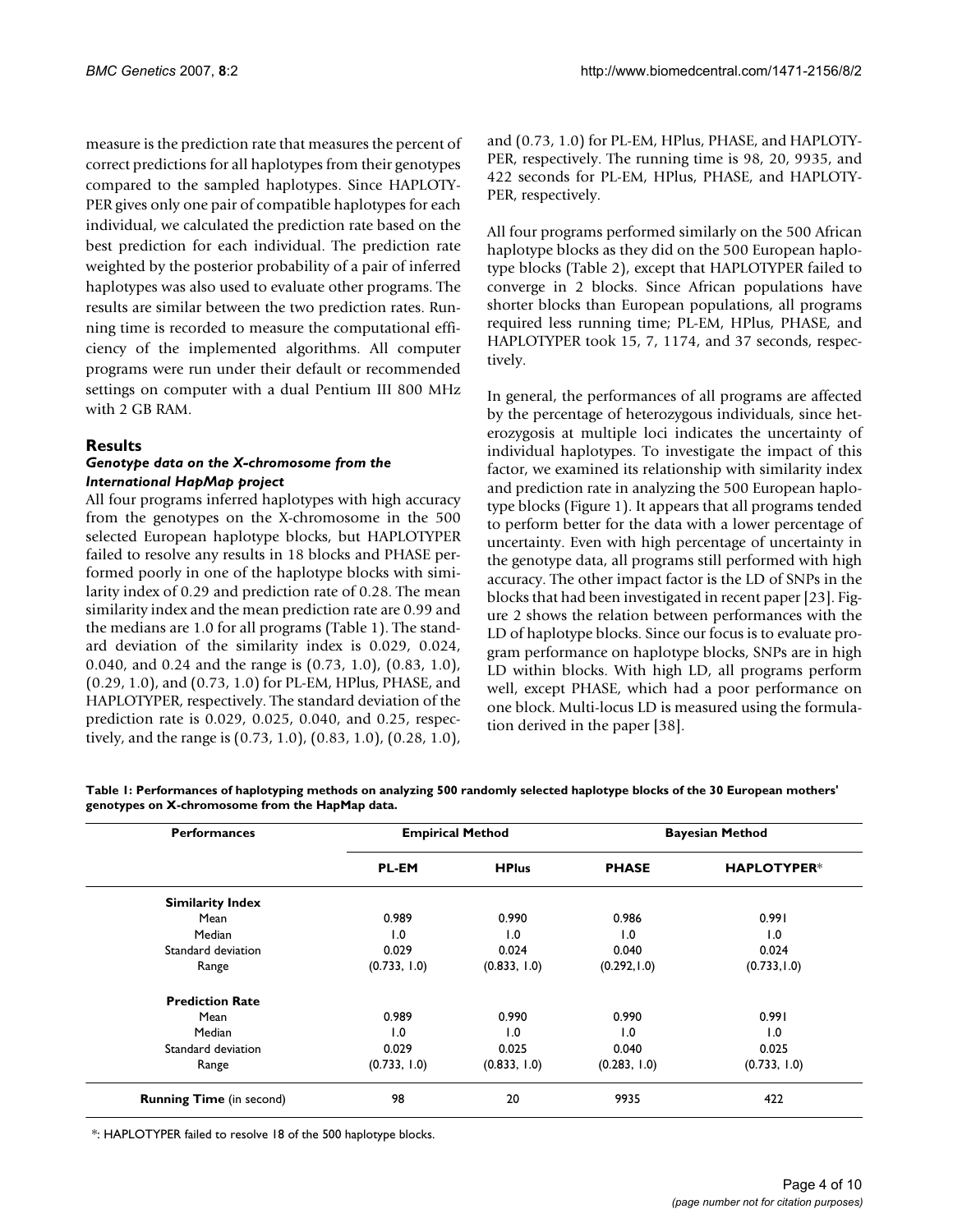| <b>Performances</b>             |              | <b>Empirical Method</b> | <b>Bayesian Method</b> |                    |  |  |
|---------------------------------|--------------|-------------------------|------------------------|--------------------|--|--|
|                                 | <b>PL-EM</b> | <b>HPlus</b>            | <b>PHASE</b>           | <b>HAPLOTYPER*</b> |  |  |
| <b>Similarity Index</b>         |              |                         |                        |                    |  |  |
| Mean                            | 0.988        | 0.988                   | 0.987                  | 0.998              |  |  |
| Median                          | 1.0<br>0.025 | 1.0                     | 1.0                    | 1.0                |  |  |
| Standard deviation              |              | 0.024                   | 0.027                  | 0.025              |  |  |
| Range                           | (0.833, 1.0) | (0.833, 1.0)            | (0.689, 1.0)           | (0.833, 1.0)       |  |  |
| <b>Prediction Rate</b>          |              |                         |                        |                    |  |  |
| Mean                            | 0.987        | 0.987                   | 0.987                  | 0.987              |  |  |
| Median                          | 1.0          | 1.0                     | 1.0                    | 1.0                |  |  |
| Standard deviation              | 0.027        | 0.027                   | 0.030                  | 0.027              |  |  |
| Range                           | (0.800, 1.0) | (0.800, 1.0)            | (0.683, 1.0)           | (0.800, 1.0)       |  |  |
| <b>Running Time</b> (in second) | 15           | 7                       | 1174                   | 37                 |  |  |

**Table 2: Performances of haplotyping programs on analyzing 500 randomly selected haplotype blocks of the 30 African mothers' genotypes on X-chromosome from the HapMap data.**

\*: HAPLOTYPER failed to resolve 2 of the 500 haplotype blocks.

#### *Simulated Data*

In the first set of simulations, we randomly selected three series of SNPs with low LD. For each selected series of SNPs, we estimated frequencies from the 60 haplotypes of the 30 European mothers. Based on these frequencies, we randomly drew haplotypes to form genotypes of individuals. The number of individuals was 100, 150, 200, 250, and 300, respectively. For a given sample size, we then generated 100 replicated data sets and analyzed each data set using all four programs. Table 3 shows the average performance of each program over 100 replicates. The similarity index and prediction rate from analyzing the original data are presented in the first row of each block. It is clear that PHASE is superior to the other programs with respect to performance indices for a small sample size, but when the sample size increases, the other programs, especially PL-EM and HPlus, performed as well as PHASE and sometimes (e.g. in the second selected block) outperformed it on the prediction rate.

We also used Hudson's coalescent program to generate phase-resolved haplotype data. We generated data sets with a mutation rate of 4 (=  $4N_e\theta$ ) and sample sizes of 100, 150, 200, and 250, respectively. For each sample size, we repeated simulations 100 times. Table 4 lists the average performance indices for each program and sample size. For all sample sizes, PHASE consistently performed better than all other programs with respect to both similarity index and prediction rate. This result supports the notion that when the modeling assumption is valid, PHASE is more efficient than other methods (empirical Bayesian or empirical methods). However, it is important to note that the differences between PHASE and others become less marked with larger sample sizes. This result was expected because the gain by PHASE due to the coalescent assumption diminishes and the likelihood methods approach their full efficiency with increased sample sizes. We also conducted simulation studies with different coalescent model parameters, and the results (not shown) are largely comparable to those shown in Table 4.

In both Tables 3 and 4, average running times are recorded on the far right for comparison purposes. For all simulations, PHASE requires much more computational time than others and HPlus requires the least computational time among the four.

#### **Discussion**

The key difference between the Bayesian and empirical methods compared in this paper is the use of priors (the approximate coalescent prior by PHASE and the Dirichlet prior by HAPLOTYPER). If the prior approximates real haplotype data, Bayesian methods gain some efficiency using the prior. On the other hand, efficiency may be lost because of a wrong prior. The influence of the prior is non-negligible when the sample size is small. In this case, because the real haplotypes tend to coalesce, PHASE using the approximate coalescent prior is likely to produce more efficient estimates, and HAPLOTYPER using the Dirichlet prior may produce less efficient estimates than the empirical methods. This phenomenon was observed when inferring haplotypes from the simulated genotypes using Hudson's coalescent program [25]. However, the superior performance of PHASE diminishes when the sample size increases (Table 4). For genotype data with low LD, PHASE using the approximate coalescent prior would gain some efficiency when the sample size is small, such as 30, which we investigated here, and 104, which Marroni et al. [23] investigated. However, when the sample increases to 150 or larger, PL-EM and HPlus implement-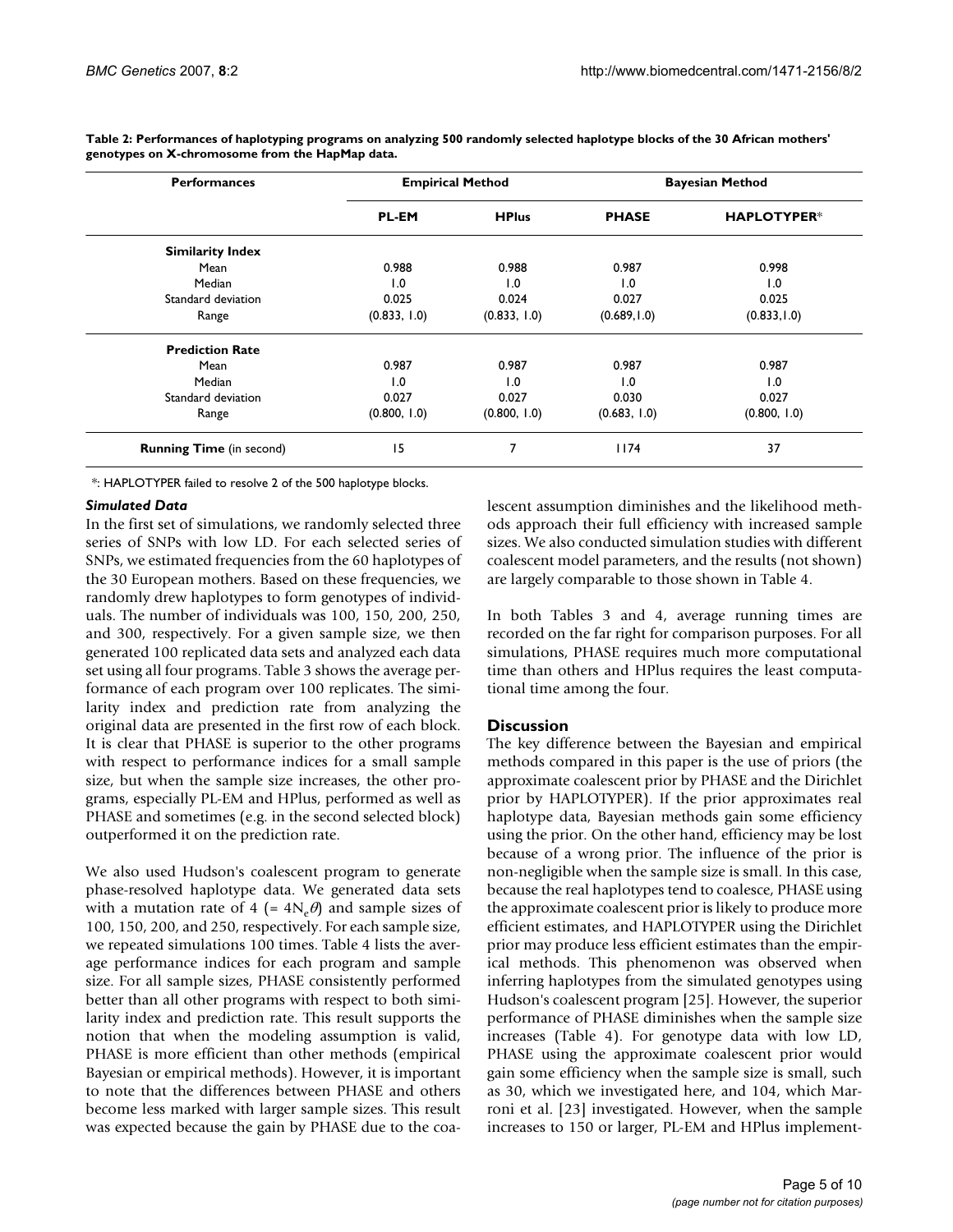

**The relationship between the performances of haplotyping methods and the percentage of individuals with uncertainty haplotypes**. The plots illustrate for the performances (in similarity Index and Prediction Rate) of empirical methods (PL-EM and HPlus) and Bayesian methods (PHASE and HAPLOTYPER) on analyzing the 500 randomly selected haplotype blocks of the 30 European mothers' genotypes on X-chromosome.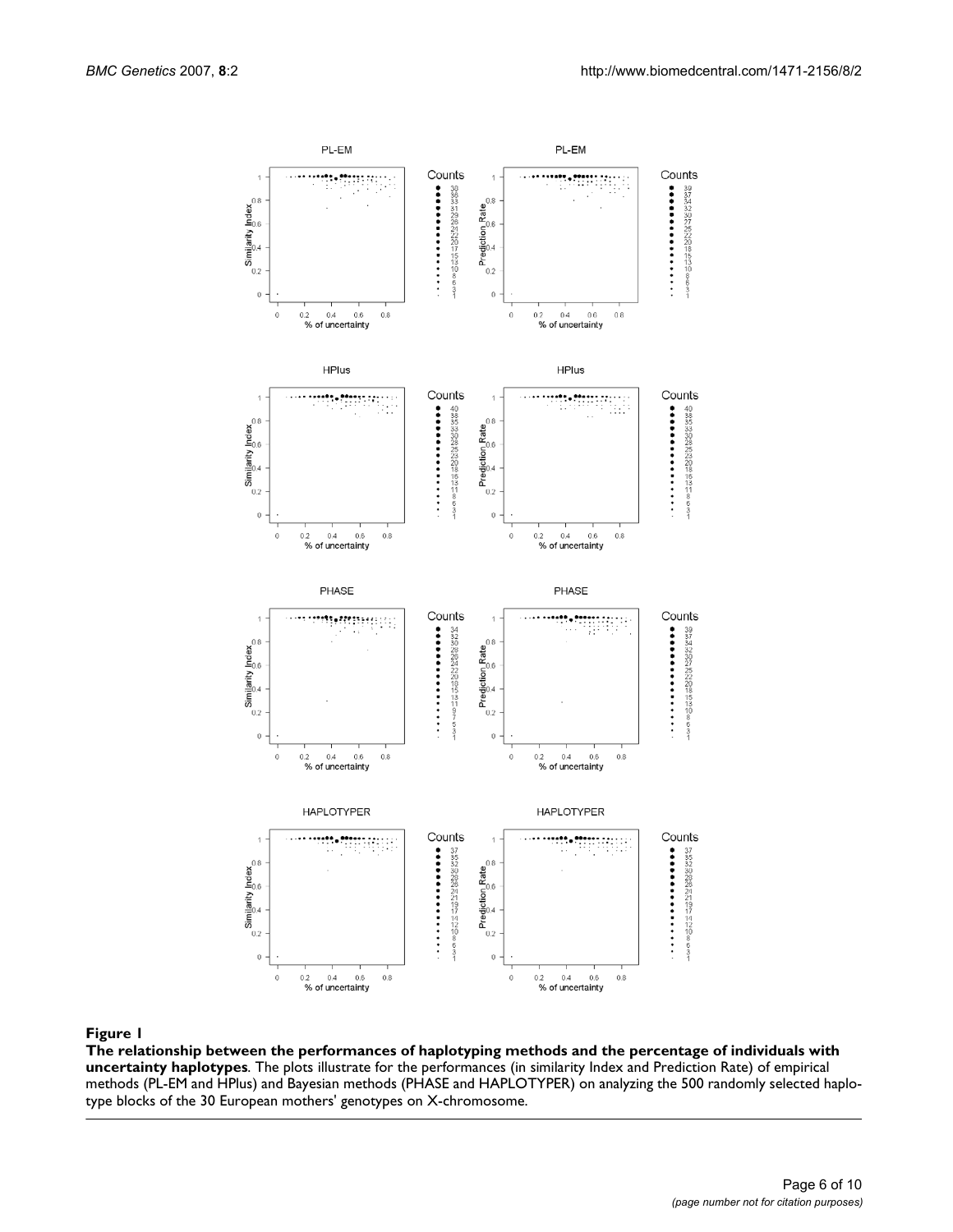

**The relationship between the performances of haplotyping methods and the linkage disequilibrium (LD) of the haplotypes within blocks**. The plots illustrate for the performances (in similarity Index and Prediction Rate) of empirical methods (PL-EM and HPlus) and Bayesian methods (PHASE and HAPLOTYPER) on analyzing the 500 randomly selected haplotype blocks of the 30 European mothers' genotypes on X-chromosome.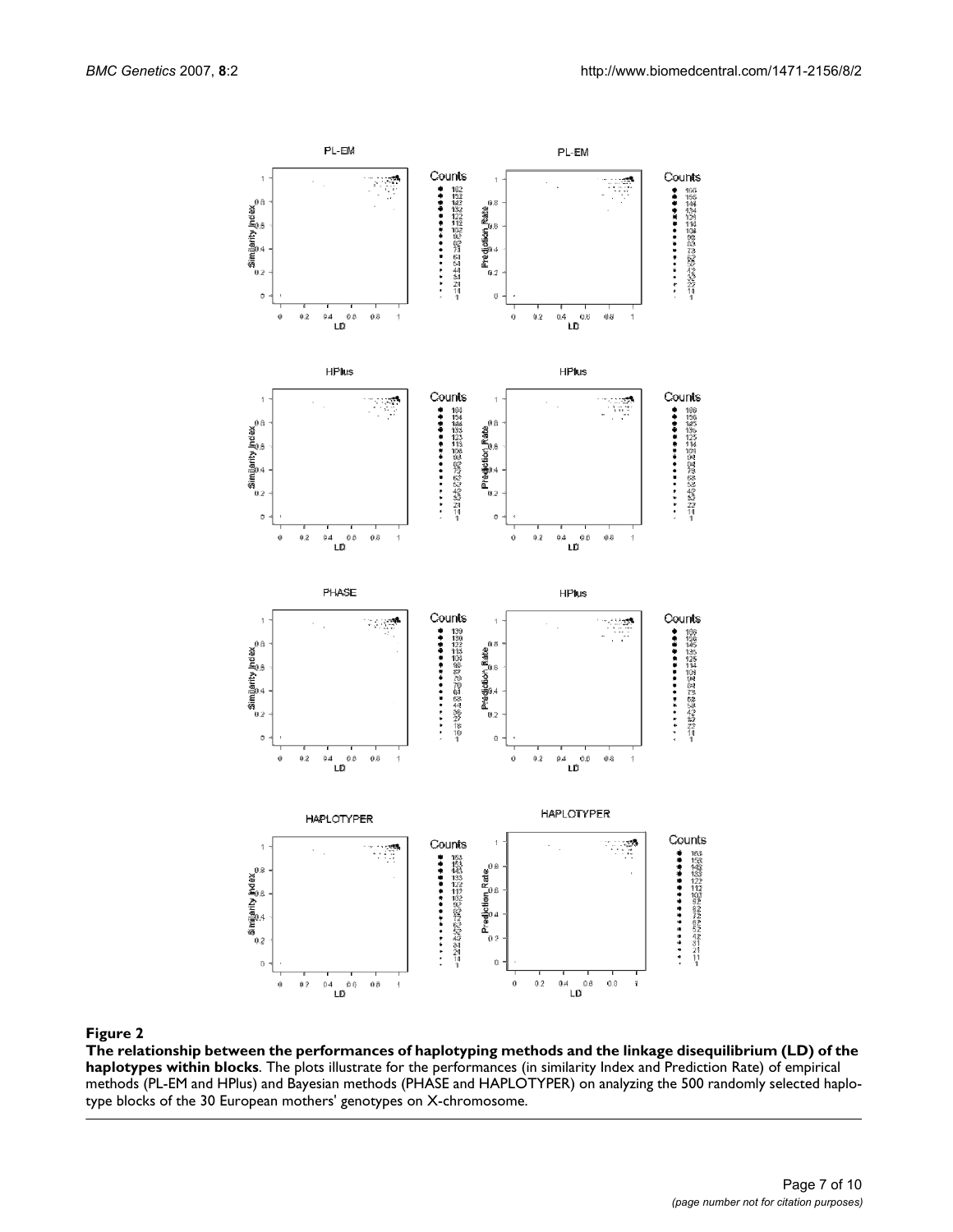| #SNP | <b>Sample</b><br>size |                  |       | <b>Similarity Index</b> |                           | <b>Prediction Rate</b> |              |                 |               | <b>Average Running Time (in seconds)</b> |              |                 |               |
|------|-----------------------|------------------|-------|-------------------------|---------------------------|------------------------|--------------|-----------------|---------------|------------------------------------------|--------------|-----------------|---------------|
|      |                       | <b>Empirical</b> |       | <b>Bayesian</b>         |                           | <b>Empirical</b>       |              | <b>Bayesian</b> |               | <b>Empirical</b>                         |              | <b>Bayesian</b> |               |
|      |                       | <b>PL-EM</b>     |       |                         | <b>HPlus PHASE HAPLO+</b> | <b>PL-EM</b>           | <b>HPlus</b> | <b>PHASE</b>    | <b>HAPLO+</b> | <b>PL-EM</b>                             | <b>HPlus</b> | <b>PHASE</b>    | <b>HAPLO+</b> |
| 3    | $30*$                 | 0.783            | 0.776 | 0.822                   | 0.683                     | 0.767                  | 0.767        | 0.800           | 0.633         |                                          |              |                 |               |
|      | 100                   | 0.969            | 0.972 | 0.985                   | 0.979                     | 0.966                  | 0.970        | 0.977           | 0.978         | 0.64                                     | 0.16         | 53.26           | 2.61          |
|      | 150                   | 0.981            | 0.982 | 0.989                   | 0.981                     | 0.973                  | 0.978        | 0.989           | 0.980         | 0.69                                     | 0.23         | 88.57           | 2.64          |
|      | 200                   | 0.986            | 0.987 | 0.993                   | 0.984                     | 0.985                  | 0.986        | 0.992           | 0.982         | 0.86                                     | 0.30         | 4.88            | 5.25          |
|      | 250                   | 0.988            | 0.989 | 0.994                   | 0.979                     | 0.986                  | 0.987        | 0.992           | 0.977         | 0.92                                     | 0.38         | 157.55          | 6.45          |
|      | 300                   | 0.927            | 0.992 | 0.996                   | 0.984                     | 0.991                  | 0.992        | 0.992           | 0.982         | 0.89                                     | 0.40         | 194.63          | 7.77          |
| 16   | $30*$                 | 0.774            | 0.807 | 0.904                   | 0.733                     | 0.700                  | 0.733        | 0.800           | 0.667         |                                          |              |                 |               |
|      | 100                   | 0.931            | 0.933 | 0.945                   | 0.930                     | 0.897                  | 0.901        | 0.893           | 0.905         | 3.38                                     | 1.34         | 108.74          | 3.31          |
|      | 150                   | 0.948            | 0.951 | 0.958                   | 0.943                     | 0.909                  | 0.913        | 0.894           | 0.919         | 12.02                                    | 1.83         | 180.08          | 4.78          |
|      | 200                   | 0.961            | 0.963 | 0.967                   | 0.955                     | 0.923                  | 0.926        | 0.907           | 0.932         | 34.81                                    | 2.21         | 249.74          | 6.06          |
|      | 250                   | 0.968            | 0.968 | 0.970                   | 0.956                     | 0.930                  | 0.931        | 0.912           | 0.934         | 61.47                                    | 2.46         | 332.92          | 7.27          |
|      | 300                   | 0.956            | 0.971 | 0.972                   | 0.956                     | 0.928                  | 0.928        | 0.895           | 0.932         | 64.17                                    | 2.85         | 421.54          | 8.67          |
| 12   | $30*$                 | 0.554            | 0.597 | 0.614                   | 0.600                     | 0.533                  | 0.567        | 0.567           | 0.567         |                                          |              |                 |               |
|      | 100                   | 0.908            | 0.918 | 0.925                   | 0.913                     | 0.866                  | 0.873        | 0.859           | 0.884         | 1.46                                     | 0.36         | 76.49           | 3.49          |
|      | 150                   | 0.940            | 0.943 | 0.945                   | 0.933                     | 0.896                  | 0.899        | 0.862           | 0.899         | 1.52                                     | 0.49         | 127.48          | 5.08          |
|      | 200                   | 0.956            | 0.958 | 0.957                   | 0.938                     | 0.904                  | 0.906        | 0.880           | 0.901         | 1.61                                     | 0.55         | 173.51          | 6.61          |
|      | 250                   | 0.964            | 0.964 | 0.963                   | 0.944                     | 0.915                  | 0.917        | 0.897           | 0.909         | 1.64                                     | 0.69         | 202.33          | 8.85          |
|      | 300                   | 0.971            | 0.971 | 0.969                   | 0.948                     | 0.921                  | 0.921        | 0.893           | 0.914         | 1.67                                     | 0.75         | 278.34          | 10.13         |

**Table 3: Performances of haplotyping programs on simulated data based on some selected genotypes from the 30 European mothers on X-chromosome from the HapMap data.**

\*: Analysis results of the 30 mothers' genotypes on X-chromosome from the HapMap data

+: HAPLO is short for HAPLOTYPER

ing empirical methods can perform as well as PHASE (Table 3).

Recently, Kimmel and Shamir [39] developed a new likelihood method to infer haplotypes and identify haplotype blocks. Their likelihood uses not only the parameters of haplotype frequencies but also the parameters of the probability of observing a variant allele in each locus and each haplotype. Using the EM algorithm, they estimated haplotype frequencies. It deserves debate whether this new likelihood is better than the one used in most methods. In terms of performance, Kimmel and Shamir [39] claimed that PHASE performed slightly better using its default setting and was a hundred times slower than GER-

Table 4: Performances of haplotyping programs on simulated data based on a coalescence model with mutation rate of 4 (= 4N<sub>e</sub> $\theta$ ).

| Average<br>#SNP | <b>Sample</b><br>size |                  |       | <b>Similarity Index</b> |       |                  |       | <b>Prediction Rate</b> |                                                                           |                  |      | <b>Average Running Time</b><br>(in seconds) |                           |
|-----------------|-----------------------|------------------|-------|-------------------------|-------|------------------|-------|------------------------|---------------------------------------------------------------------------|------------------|------|---------------------------------------------|---------------------------|
|                 |                       | <b>Empirical</b> |       | <b>Bayesian</b>         |       | <b>Empirical</b> |       | <b>Bayesian</b>        |                                                                           | <b>Empirical</b> |      | <b>Bayesian</b>                             |                           |
|                 |                       | <b>PL-EM</b>     |       |                         |       |                  |       |                        | Hplus PHASE HAPLO <sup>+</sup> PL-EM HPlus PHASE HAPLO <sup>+</sup> PL-EM |                  |      | <b>HPlus PHASE</b>                          | <b>HAPLO</b> <sup>+</sup> |
| 25              | 100                   | 0.943            | 0.947 | 0.982                   | 0.976 | 0.941            | 0.945 | 0.981                  | 0.976                                                                     | 1.39             | 0.18 | 122.89                                      | 2.52                      |
| 25              | 150                   | 0.955            | 0.960 | 0.988                   | 0.986 | 0.952            | 0.957 | 0.988                  | 0.986                                                                     | 2.56             | 0.23 | 185.86                                      | 3.09                      |
| 26              | 200                   | 0.967            | 0.971 | 0.991                   | 0.988 | 0.964            | 0.968 | 0.988                  | 0.988                                                                     | 5.51             | 0.29 | 283.28                                      | 4.36                      |
| 29              | 250                   | 0.974            | 0.977 | 0.992                   | 0.986 | 0.973            | 0.976 | 0.993                  | 0.980                                                                     | 12.37            | 0.36 | 429.03                                      | 5.75                      |

+: HAPLO is short for HAPLOTYPER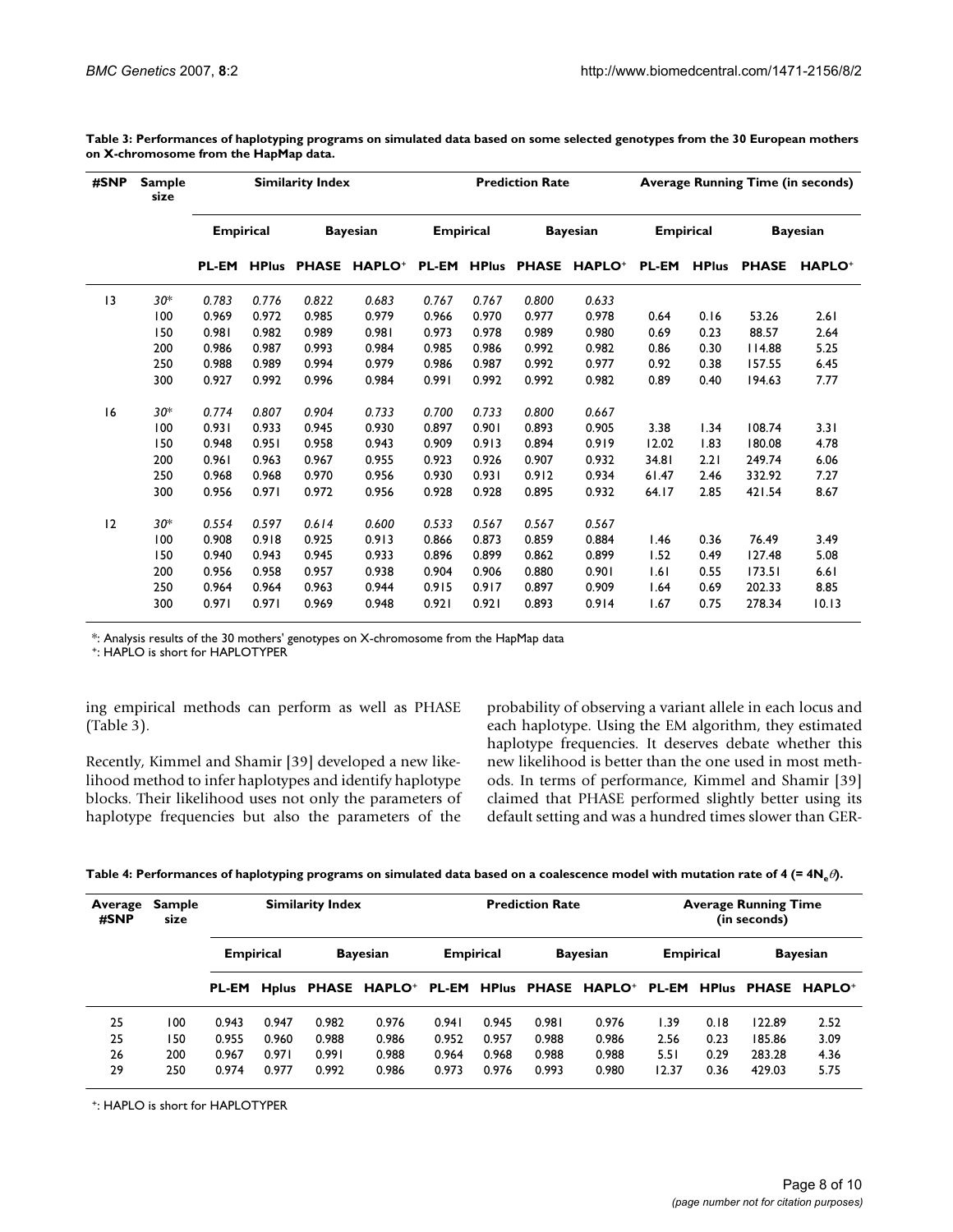BIL implementing the new likelihood method. Their results comparing PHASE and the empirical methods are similar to ours.

#### **Conclusion**

The recent advent of genotyping technologies is rapidly transforming genetic association studies by providing more SNPs (more than 500,000 SNPs) on arrays and by reducing the cost of genotyping individual samples (around \$500~1000 per sample). The next-generation genome wide studies will likely use several hundreds or thousands of SNPs on hundreds or thousands of individuals. To gain both statistical and computational efficiency, haplotype-based analyses will be increasingly used, especially for those regions with high LD. With such massive data, as we show in this paper, the empirical methods such as EM and EE can infer haplotypes as accurately as a time-consuming method, such as the model-based Bayesian method that PHASE implement, and they can be easily incorporated into downstream haplotype-based analyses. The empirical methods had already been used in many haplotype-based association methods [32,34,40].

#### **Competing interests**

The author( $\overline{s}$ ) declare that they have no competing interests.

#### **Authors' contributions**

SSL did the study design, directed the analyses, and drafted the manuscript. JJC ran all the analyses and simulations. LPZ contributed to the study design and the draft of the manuscript. All authors approved the final manuscript.

#### **Acknowledgements**

Authors thank Dr. Peter Donnelly for suggesting X-chromosome genotypes from the HapMap Project as the basis for comparison, and thank Mike Feolo for initial discussions on the need for comparing different methods. This work is supported in part by grants from National Institute of Health (5RO1 CA106320-05, 1RO1 CA112512-01, 2 P01 DK053369-07A1, and 5 PO1 CA53996-24).

#### **References**

- 1. The International HapMap Consortium: **[A haplotype map of the](http://www.ncbi.nlm.nih.gov/entrez/query.fcgi?cmd=Retrieve&db=PubMed&dopt=Abstract&list_uids=16255080) [human genome.](http://www.ncbi.nlm.nih.gov/entrez/query.fcgi?cmd=Retrieve&db=PubMed&dopt=Abstract&list_uids=16255080)** *Nature* 2005, **437(27):**1299-1320.
- 2. Reich DE, Cargill M, Bolk S, Ireland J, Sabeti PC, Richter DJ, Lavery T, Kouyoumjian R, Farhadian SF, Ward R, Lander ES: **Linkage disequi-**<br>**librium** in the human genome. Nature 2001, **human** genome. **411(6834):**199-204.
- 3. Daly MJ, Rioux JD, Schaffner SF, Hudson TJ, Lander ES: **[High-resolu](http://www.ncbi.nlm.nih.gov/entrez/query.fcgi?cmd=Retrieve&db=PubMed&dopt=Abstract&list_uids=11586305)[tion haplotype structure in the human genome.](http://www.ncbi.nlm.nih.gov/entrez/query.fcgi?cmd=Retrieve&db=PubMed&dopt=Abstract&list_uids=11586305)** *Nature Genetics* 2001, **29:**229-232.
- 4. Goldstein DB: **[Islands of linkage disequilibrium.](http://www.ncbi.nlm.nih.gov/entrez/query.fcgi?cmd=Retrieve&db=PubMed&dopt=Abstract&list_uids=11586289)** *Nature Genetics* 2001, **29:**109-111.
- 5. Patil N, Berno AJ, Hinds DA, Barrett WA, Doshi JM, Hacker CR, Kautzer CR, Lee DH, Marjoribanks C, McDonough DP, Nguyen BT, Norris MC, Sheehan JB, Shen N, Stern D, Stokowski RP, Thomas DJ, Trulson MO, Vyas KR, Frazer KA, Fodor SP, Cox DR: **[Blocks of lim](http://www.ncbi.nlm.nih.gov/entrez/query.fcgi?cmd=Retrieve&db=PubMed&dopt=Abstract&list_uids=11721056)[ited haplotype diversity revealed by high-resolution scanning](http://www.ncbi.nlm.nih.gov/entrez/query.fcgi?cmd=Retrieve&db=PubMed&dopt=Abstract&list_uids=11721056) [of human chromosome 21.](http://www.ncbi.nlm.nih.gov/entrez/query.fcgi?cmd=Retrieve&db=PubMed&dopt=Abstract&list_uids=11721056)** *Science* 2001, **294(5547):**1719-1723.
- 6. Schaid DJ: **[Genetic epidemiology and haplotypes.](http://www.ncbi.nlm.nih.gov/entrez/query.fcgi?cmd=Retrieve&db=PubMed&dopt=Abstract&list_uids=15543637)** *Genetic Epidemiology* 2004, **27:**317-320.
- 7. Clark AG: **[The role of haplotypes in candidate gene studies.](http://www.ncbi.nlm.nih.gov/entrez/query.fcgi?cmd=Retrieve&db=PubMed&dopt=Abstract&list_uids=15368617)** *Genetic Epidemiology* 2004, **27:**321-333.
- 8. Green ED, Cox DR, Myers RM: **The human genome project and its impact on the study of human disease.** In *The genetic basis of human cancer* Edited by: Vogelstein B, Kinzler KW. New York , McGraw-Hill, Health professional division; 1998:33-63.
- 9. Wijsman EM: **[A deductive method of haplotype analysis in](http://www.ncbi.nlm.nih.gov/entrez/query.fcgi?cmd=Retrieve&db=PubMed&dopt=Abstract&list_uids=3115093) [pedigrees.](http://www.ncbi.nlm.nih.gov/entrez/query.fcgi?cmd=Retrieve&db=PubMed&dopt=Abstract&list_uids=3115093)** *American Journal of Human Genetics* 1987, **41:**356-373.
- 10. Clark AG: **[Inference of haplotypes from PCR-amplified sam](http://www.ncbi.nlm.nih.gov/entrez/query.fcgi?cmd=Retrieve&db=PubMed&dopt=Abstract&list_uids=2108305)[ples of diploid populations.](http://www.ncbi.nlm.nih.gov/entrez/query.fcgi?cmd=Retrieve&db=PubMed&dopt=Abstract&list_uids=2108305)** *Mol Biol Evol* 1990, **7:**111-122.
- 11. Excoffier L, Slatkin M: **[Maximum-likelihood estimation of](http://www.ncbi.nlm.nih.gov/entrez/query.fcgi?cmd=Retrieve&db=PubMed&dopt=Abstract&list_uids=7476138) [molecular haplotype frequencies in a diploid population.](http://www.ncbi.nlm.nih.gov/entrez/query.fcgi?cmd=Retrieve&db=PubMed&dopt=Abstract&list_uids=7476138)** *Mol Biol Evol* 1995, **12(5):**921-927.
- 12. Hawley ME, Kidd KK: **HAPLO: a program using the EM algorithm to estimate the frequencies of multi-site haplotypes.** *Journal Heredity* 1995, **86:**409-411.
- 13. Long JC, Williams RC, Urbanek M: **[An E-M algorithm and testing](http://www.ncbi.nlm.nih.gov/entrez/query.fcgi?cmd=Retrieve&db=PubMed&dopt=Abstract&list_uids=7887436) [strategy for multiple-locus haplotypes.](http://www.ncbi.nlm.nih.gov/entrez/query.fcgi?cmd=Retrieve&db=PubMed&dopt=Abstract&list_uids=7887436)** *American Journal of Human Genetics* 1995, **56:**799-810.
- 14. Qin ZS, Niu T, Liu JS: **[Partition-ligation-expectation-maximiza](http://www.ncbi.nlm.nih.gov/entrez/query.fcgi?cmd=Retrieve&db=PubMed&dopt=Abstract&list_uids=12452179)[tion algorithm for haplotype inference with single-nucleo](http://www.ncbi.nlm.nih.gov/entrez/query.fcgi?cmd=Retrieve&db=PubMed&dopt=Abstract&list_uids=12452179)[tide polymorphisms.](http://www.ncbi.nlm.nih.gov/entrez/query.fcgi?cmd=Retrieve&db=PubMed&dopt=Abstract&list_uids=12452179)** *American Journal of Human Genetics* 2002, **71:**1242-1247.
- 15. Li SS, Khalid N, Carlson C, Zhao LP: **[Estimating Haplotype Fre](http://www.ncbi.nlm.nih.gov/entrez/query.fcgi?cmd=Retrieve&db=PubMed&dopt=Abstract&list_uids=14557108)[quencies and Standard Errors for Multiple Single Nucleotide](http://www.ncbi.nlm.nih.gov/entrez/query.fcgi?cmd=Retrieve&db=PubMed&dopt=Abstract&list_uids=14557108) [Polymorphisms.](http://www.ncbi.nlm.nih.gov/entrez/query.fcgi?cmd=Retrieve&db=PubMed&dopt=Abstract&list_uids=14557108)** *Biostatistics* 2003, **4(4):**513-522.
- 16. Stephens M, Smith NJ, Donnelly P: **[A new statistical method for](http://www.ncbi.nlm.nih.gov/entrez/query.fcgi?cmd=Retrieve&db=PubMed&dopt=Abstract&list_uids=11254454) [haplotype reconstruction from population data.](http://www.ncbi.nlm.nih.gov/entrez/query.fcgi?cmd=Retrieve&db=PubMed&dopt=Abstract&list_uids=11254454)** *American Journal of Human Genetics* 2001, **68(4):**978-989.
- 17. Lin S, Cutler DJ, Zwick ME, Chakravarti A: **[Haplotype inference in](http://www.ncbi.nlm.nih.gov/entrez/query.fcgi?cmd=Retrieve&db=PubMed&dopt=Abstract&list_uids=12386835) [random population samples.](http://www.ncbi.nlm.nih.gov/entrez/query.fcgi?cmd=Retrieve&db=PubMed&dopt=Abstract&list_uids=12386835)** *American Journal of Human Genetics* 2002, **71(5):**1129-1137.
- 18. Storey JD: **The positive false discovery rate: A Bayesian interpretation and the q-value.** *The Annals of Statistics* 2003, **31(6):**2013-2035.
- 19. Niu T, Qin ZS, Xu X, Liu JS: **[Bayesian haplotype inference for](http://www.ncbi.nlm.nih.gov/entrez/query.fcgi?cmd=Retrieve&db=PubMed&dopt=Abstract&list_uids=11741196) [multiple linked single-nucleotide polymorphisms.](http://www.ncbi.nlm.nih.gov/entrez/query.fcgi?cmd=Retrieve&db=PubMed&dopt=Abstract&list_uids=11741196)** *American Journal of Human Genetics* 2002, **70(1):**157-169.
- Stephens M, Donnelly P: [A comparison of Bayesian methods for](http://www.ncbi.nlm.nih.gov/entrez/query.fcgi?cmd=Retrieve&db=PubMed&dopt=Abstract&list_uids=14574645) **[haplotype reconstruction from population genotype data.](http://www.ncbi.nlm.nih.gov/entrez/query.fcgi?cmd=Retrieve&db=PubMed&dopt=Abstract&list_uids=14574645)** *American Journal of Human Genetics* 2003, **73:**1162-1169.
- 21. Xu H, Wu X, Spitz M, Shete S: **[Comparison of haplotype infer](http://www.ncbi.nlm.nih.gov/entrez/query.fcgi?cmd=Retrieve&db=PubMed&dopt=Abstract&list_uids=15711085)[ence methods using genotypic data from unrelated individu](http://www.ncbi.nlm.nih.gov/entrez/query.fcgi?cmd=Retrieve&db=PubMed&dopt=Abstract&list_uids=15711085)[als.](http://www.ncbi.nlm.nih.gov/entrez/query.fcgi?cmd=Retrieve&db=PubMed&dopt=Abstract&list_uids=15711085)** *Human Heredity* 2004, **58:**63-68.
- 22. Niu T: **[Algorithms for infering haplotypes.](http://www.ncbi.nlm.nih.gov/entrez/query.fcgi?cmd=Retrieve&db=PubMed&dopt=Abstract&list_uids=15368348)** *Genetic Epidemiology* 2004, **27:**334-347.
- 23. Marroni F, Toni C, Pennato B, Tsai YY, Duggal P, Bailey-Wilson J, Presciuttini S: **Haplotypic structure of the X chromosome in the COGA population sample and the quality of its reconstruction by extant software packages.** *BMC Genetics* 2005, **6(Suppl I):S77:**1-5.
- 24. Barrett JC, Fry B, Maller J, Daly MJ: **[Haploview: analysis and visu](http://www.ncbi.nlm.nih.gov/entrez/query.fcgi?cmd=Retrieve&db=PubMed&dopt=Abstract&list_uids=15297300)[alization of LD and haplotype maps.](http://www.ncbi.nlm.nih.gov/entrez/query.fcgi?cmd=Retrieve&db=PubMed&dopt=Abstract&list_uids=15297300)** *Bioinformatics* 2005, **21:**263-265.
- 25. Hudson RR: **[Generating samples under a Wright-Fisher neu](http://www.ncbi.nlm.nih.gov/entrez/query.fcgi?cmd=Retrieve&db=PubMed&dopt=Abstract&list_uids=11847089)[tral model of genetic variation.](http://www.ncbi.nlm.nih.gov/entrez/query.fcgi?cmd=Retrieve&db=PubMed&dopt=Abstract&list_uids=11847089)** *Bioinformatics* 2002, **18:**337-338.
- 26. Stephens M, Smith NJ, Donnelly P: PHASE 2.1. [www.stat.washington.edu/stephens/software.html](http://www.stat.washington.edu/stephens/software.html)].
- 27. Liu J, Qin S, Niu T: **Haplotyper 1.0.** [\[http://www.people.fas.har](http://www.people.fas.harvard.edu/~junliu/Haplo/click.html)
- [vard.edu/~junliu/Haplo/click.html\]](http://www.people.fas.harvard.edu/~junliu/Haplo/click.html)<br>28. Liu J, Qin S, Niu T: **PL-EM.**  $[http://www.people.fas.harvard.edu/$ [~junliu/plem/click.html\]](http://www.people.fas.harvard.edu/~junliu/plem/click.html).
- 29. Li SS, Laws RJ, Zhao LP: **HPlus 2.5.** [\[http://qge.fhcrc.org/hplus/](http://qge.fhcrc.org/hplus/)].
- 30. Schaid DJ: **[Evaluating associations of haplotypes with traits.](http://www.ncbi.nlm.nih.gov/entrez/query.fcgi?cmd=Retrieve&db=PubMed&dopt=Abstract&list_uids=15543638)** *Genetic Epidemiology* 2004, **27:**348-364.
- 31. Fallin D, Cohen A, Essioux L, Chumakov I, Blumenfeld M, Cohen D, Schork N|: [Genetic analysis of case/control data using esti](http://www.ncbi.nlm.nih.gov/entrez/query.fcgi?cmd=Retrieve&db=PubMed&dopt=Abstract&list_uids=11156623)**[mated haplotype frequencies: application to APOE locus](http://www.ncbi.nlm.nih.gov/entrez/query.fcgi?cmd=Retrieve&db=PubMed&dopt=Abstract&list_uids=11156623) [variation and Alzheimer's disease.](http://www.ncbi.nlm.nih.gov/entrez/query.fcgi?cmd=Retrieve&db=PubMed&dopt=Abstract&list_uids=11156623)** *Genome Research* 2001, **11(1):**143-151.
- 32. Schaid DJ, Rowland CM, Tines DE, Jacobson RM, Poland GA: **[Score](http://www.ncbi.nlm.nih.gov/entrez/query.fcgi?cmd=Retrieve&db=PubMed&dopt=Abstract&list_uids=11791212) [Tests for Association between Traits and Haplotypes when](http://www.ncbi.nlm.nih.gov/entrez/query.fcgi?cmd=Retrieve&db=PubMed&dopt=Abstract&list_uids=11791212) [Linkage Phase Is Ambiguous.](http://www.ncbi.nlm.nih.gov/entrez/query.fcgi?cmd=Retrieve&db=PubMed&dopt=Abstract&list_uids=11791212)** *American Journal of Human Genetics* 2002, **70:**425-434.